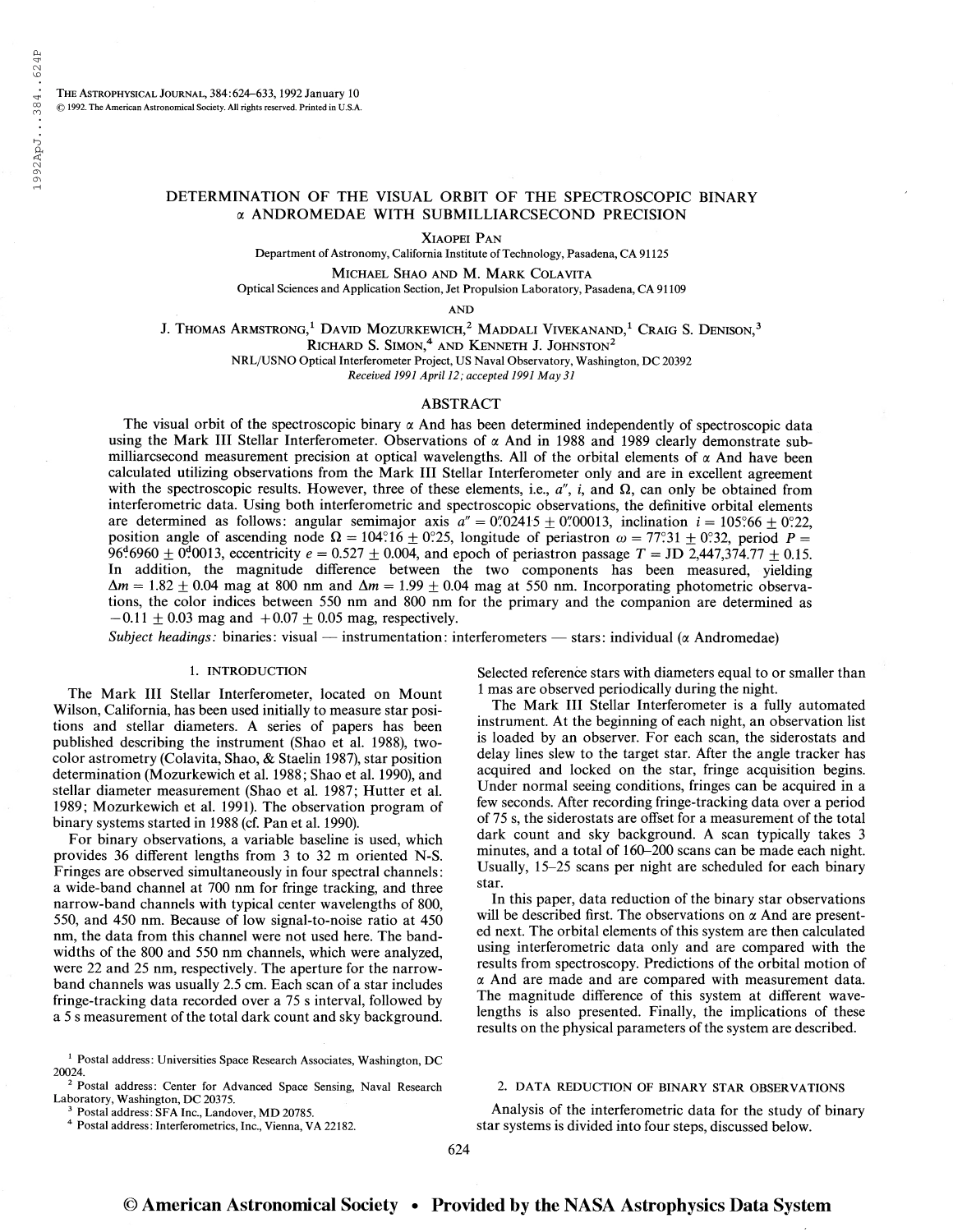#### 2.1. Calculation of the Fringe Visibility

The basic frame rate for data recording with the Mark III interferometer is 4 ms. In the initial processing, the fringe parameters are calculated and averaged to 0.5 s. The squared fringe visibility<sup>5</sup>,  $V^2$ , is calculated for each 0.5 s period using the unbiased estimator

$$
V^{2} = (\pi^{2}/2)\langle (A-C)^{2} + (B-D)^{2} - N \rangle / \langle N-D_{r} \rangle^{2}, \quad (1)
$$

where  $A$ ,  $B$ ,  $C$ , and  $D$  are the number of detected photons in each of four time bins during the path-length modulation stroke;  $N = A + B + C + D$  is the total number of photons per frame;  $D_r$ , is the total dark count and sky background correction normalized to 4 ms; and  $\langle \ldots \rangle$  denotes a time average over 126 frames (cf. Shao et al. 1988). The bin widths in each channel are adjusted electronically so that the effective path-length stroke is matched to the center wavelength.

On the basis of the dark count and sky background measurements, data during twilight at the beginning and end of each night are discarded. Dark count measurements over the remaining interval are then edited to remove erroneous points: measurements exceeding 3  $\sigma$  are discarded. The average of the nearest five dark count measurements is then used as the correction in the previous expression.

In order to avoid errors in fringe visibility measurements caused by, for example, radio frequency interference in the detector electronics, a data qualification step is taken here. The variance of the photon flux in each frame is given by the sum of a photon noise term and an atmospheric scintillation term; for the visibility channels, because of the relatively low number of photons per frame, the photon noise term dominates. Since photon noise has a Poisson distribution, its standard deviation is given by  $\sigma = N^{1/2}$ . We discard those frames whose photon count exceeds the mean value by 5  $\sigma$  or more. This is the only criterion we adopted to reject data points.

After this qualification step, the 0.5 s  $V^2$  measurements are integrated to 5 s. These 5 s points are averaged to a scan  $(-75 s)$ , and the rms of the 5 s points within the scan is used as an estimate of the measurement error of the scan  $\sigma_{\text{scan}}$ .

#### 2.2. Determination of Projected Baseline and Effective Wavelengths

For a two-element interferometer, the fringe position D is given by  $D = \mathbf{B} \cdot \mathbf{s} + C$ , where **B** is the baseline vector, s is the unit vector to the star, and  $C$  is the delay offset, representing the zero point of the laser metrology system. The two components of the projected baseline vector on the  $u-v$  plane are calculated as

$$
B_u = B_x \sin h - B_y \cos h , \qquad (2)
$$

$$
B_v = -B_x \sin \delta \cos h - B_y \sin \delta \sin h + B_z \cos \delta ,
$$
 (3)

where  $B_x$ ,  $B_y$ , and  $B_z$  are the three components of the baseline vector in the equatorial coordinate system, and  $\delta$  and h are the declination and hour angle of the star.

In order to perform a first-order correction for the bias caused by the finite bandwidth of the filters, we approximate the stellar spectrum with a blackbody and calculate the effective wavelength of each channel,  $\lambda_{\text{eff}}$ , as follows:

$$
\lambda_{\rm eff} = \int_{\lambda_0 - \Delta \lambda/2}^{\lambda_0 + \Delta \lambda/2} F(\lambda) N(\lambda, T_e) \lambda \, d\lambda \bigg/ \int_{\lambda_0 - \Delta \lambda/2}^{\lambda_0 + \Delta \lambda/2} F(\lambda) N(\lambda, T_e) d\lambda \tag{4}
$$

where  $T_e$  is the effective stellar temperature estimated from the spectrum of each star (Allen 1983),  $\lambda_0$  and  $\Delta\lambda$  are the center wavelength and bandwidth of the filter,  $F(\lambda)$  is the quantum efficiency of the detector, and  $N(\lambda, T_e)$  is the blackbody photon distribution law.

#### 2.3. Calibration of Measured Fringe Visibilities

A decrease in fringe visibility is inevitable because of imperfect optics, mechanical vibrations, and atmospheric turbulence. To calibrate this reduction, several reference stars, which have diameters less than or equal to <sup>1</sup> mas, are included in the observation list and are measured periodically. The normalization coefficient,  $NC$ , which is the ratio of the measured squared visibilities of the reference stars to their theoretical values, is calculated for all of the channels. A constant value of NC is used for each night. Typical values of NC are 0.77, 0.59, and 0.30 for the channels at 800, 550, and 450 nm, respectively.

The estimated diameters of the reference stars for our data processing are the mean values calculated from a number of observations made using the 32 m baseline. Fringe visibility measurements at both 800 and 550 nm were used, along with the assumption of a wavelength-independent diameter, to simultaneously estimate the normalization coefficient and the reference stars' diameters.

Given the diameters of the reference stars, the normalization coefficients for each night were calculated from the measured squared visibilities of these stars. The weights used in determining the normalization coefficients were  $1/\sigma_{\text{scan}}^2$ , as calculated above. The measurement error of the normalization coefficient for each night,  $\sigma_{NC}$ , is estimated as the rms of the individual NC measurements. The existence of systematic changes or trends of the normalization coefficients from different reference stars is carefully checked for each night.

#### 2.4. Model Fitting of Fringe Visibility and Orbit Determination

The fringe visibility of a binary star as a function of time will vary periodically, depending on the baseline, the relative motion of the system, and the brightness ratio of the components. Taking advantage of the automatic operation of the Mark III Interferometer, sufficient data points for each binary can be gathered in a night to yield accurate model fits. Assuming that the changes in the relative position of the binary system in less than 10 hr are negligible, the separation and position angle of the binary system can be determined directly from the calibrated squared fringe visibilities.

The squared fringe visibility of a binary star,  $V^2$ , as a function of projected baseline d, is given by (cf. Hanbury Brown 1974)

$$
V^2(d) =
$$

$$
\frac{\Gamma_1^2(d) + \left[\gamma R\Gamma_2(d)\right]^2 + 2\gamma R\Gamma_1(d)\Gamma_2(d)\cos\left(2\pi d\rho\cos\psi/\lambda_{\text{eff}}\right)}{(1+R)^2},
$$

$$
\bullet \quad (5)
$$

$$
\Gamma_i(d) = \frac{2J_1(\pi d\theta_i''/\lambda_{\rm eff})}{\pi d\theta_i''/\lambda_{\rm eff}} \quad (i = 1, 2) ,
$$
 (6)

$$
\gamma = \frac{\sin \left[ \pi (\Delta \lambda / \lambda_{\rm eff}) d \rho \cos \psi \lambda_{\rm eff} \right]}{\pi (\Delta \lambda / \lambda_{\rm eff}) d \rho \cos \psi / \lambda_{\rm eff}} \,. \tag{7}
$$

<sup>5</sup> As used in this paper, fringe visibility refers to fringe visibility amplitude-<br>a real quantity.<br> $(R < 1)$ ;  $\theta_1''$  and  $\theta_2''$  are the angular diameters (equivalent  $(R < 1)$ ;  $\theta_1^{\prime\prime}$  and  $\theta_2^{\prime\prime}$  are the angular diameters (equivalent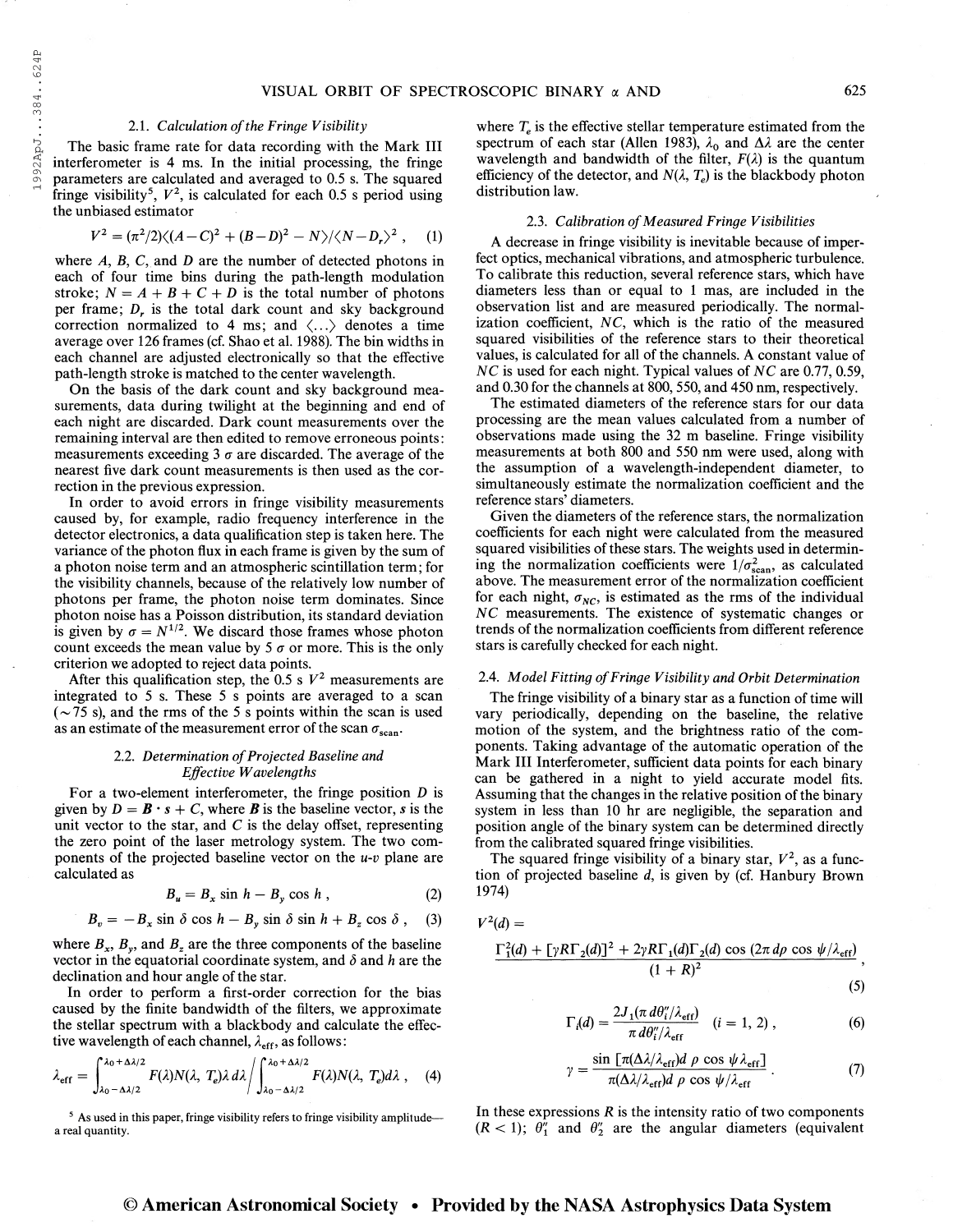uniform disks) of the primary and the companion;  $\rho$  is the total angular separation of two components;  $\psi$  is the angle in the u-v plane between the projection of the line connecting the components and the baseline; and  $\lambda_{\text{eff}}$  is the effective wavelength of the spectral channel. The factor  $\gamma$  accounts for the reduction of fringe visibility due to finite filter bandwidth and is given for a rectangular bandpass of width  $\Delta \lambda$ .

A nonlinear model-fitting algorithm (Levenberg-Marquardt) was developed to determine the intensity ratio, the separations of the components in right ascension and declination, and their formal errors for each night. The assumed sizes of the equivalent uniform circular disks of the components come from theoretical estimates and are discussed in detail later.

As a final step, the technique of differential correction is applied to compute the elements of the visual orbit (Heintz 1978). The formal errors for  $a''$ , i,  $\omega$ , and  $\Omega$  are calculated using standard Monte-Carlo methods; the formal errors for P, T, and e are calculated directly from the formal errors of the nonlinear model fitting.

#### 3. OBSERVATIONS AND ANALYSIS OF  $\alpha$  ANDROMEDAE

The object  $\alpha$  And (HD 358, HR 15; R.A. =  $0^{h}08^{m}4$ , decl. = 29°05!4 for equinox 2000.0) is a single-line spectroscopic binary and is also the bright component of ADS 94; the companion is  $11<sup>m</sup>4$  at 75". This binary system has a total visual magnitude  $m_v = 2.06$  mag and has been classified as spectral type B8, B8.5 (Petrie 1950), A0 (Eggen 1957), B9 III (Johnson et al. 1966), and more recently, as B8 IV by Hoffleit & Jaschek (1982) and Derman (1982). The far-ultraviolet line spectrum of  $\alpha$  And is more similar to spectral types B3-B6, luminosity classes III-V (Aydin & Hack 1978).  $\alpha$  And is a chemically peculiar star and belongs to the subclassification of mercury-manganese stars. Many investigations on its effective temperature, radii, atmospheric model, and evolutionary behavior (Adelman 1983; Babu 1977; Shallis & Blackwell 1979; Eggen 1972; Jugaku & Sargent 1968) have been conducted. Evidence has been found of light variations at UV wavelengths with a period of  $0^0.96$  and an amplitude of 0.06 mag and of velocity variations of up to 10 an amplitude of 0.06 mag and of velocity variations of up to 10 km  $s^{-1}$  with a period of about 0.1 (Rakos, Jenker, & Wood 1981).

The object  $\alpha$  And has a long history of spectroscopic observations starting with Baker (1908) and Ludendorff (1908). More recent results were reported by Pearce (1936), Kohl

(1937), Luyten, Struve, & Morgan (1939), Abt & Snowden (1973), and Aikman (1976). The orbital elements determined by different authors are consistent within their given precision. The quality of the orbit determination of this system from spectroscopy is judged to be of class "b" in the Eighth Catalogue of the Orbital Elements of Spectroscopic Binary Systems (Batten, Fletcher, & McCarthy 1989). This means that the elements are determined with better than average precision, but cannot be considered definitive. The spectroscopic results are listed in Table 6. McAlister & Hartkopf (1988) observed this system with speckle interferometry and concluded that the separation was less than 30 mas.

Observations of  $\alpha$  And with the Mark III Stellar Interferometer began in 1988. Using the data from 1988, predictions of the relative positions for 1989 were made, and longer baselines and more scans per night were scheduled for that year. The reference stars were carefully selected and were uniformly distributed throughout the nights. A total of 22 nights of good observations, nine in 1988 and 13 in 1989, on 12 different baselines were obtained for the 800 nm channel; 20 of these nights had good data on the 550 nm channel.

Table <sup>1</sup> lists the mean normalization coefficients and their rms fluctuations throughout the night determined from reference stars and applied to the observations of  $\alpha$  And in 1989. These normalization coefficients at 800 nm and 550 nm vary from night to night by up to  $\sim 0.12$ , depending on the instrument alignment and configuration, and on the seeing. The rms measurement errors also vary from 0.02 to 0.06 among nights, depending on the seeing conditions. Typical plots of the normalization coefficients of the reference stars at 800 nm and 550 nm as a function of time are given in Figures  $1a-1b$  and exhibit mostly random fluctuations throughout the night. The values of the normalization coefficients for different reference stars on that night are given in Table 2. The estimated range of diameters for the reference stars is from 0.3 to <sup>1</sup> mas. If a 0.3 mas star were mistakenly estimated as <sup>1</sup> mas, it would introduce systematic errors of up to 0.07 at 800 nm and 0.12 at 550 nm at the longest baseline. However, the typical rms fluctuations of the normalization coefficients for different reference stars are less than 0.025. The corresponding uncertainty of the diameter of a 1 mas reference star is less than  $\sim 0.15$  mas; the nightly calibration precisions are  $\sim$ 1% at 800 nm and  $\sim$ 2% at 550 nm.

| R<br>I<br>. . | . . |
|---------------|-----|
|---------------|-----|

Mean Normalization Coefficients (NC) and rms Fluctuations throughout the Night for Observations of  $\alpha$  Andromedae in 1989

|                              |       | $800$ nm |       | 550 nm |                           |                           |                        |
|------------------------------|-------|----------|-------|--------|---------------------------|---------------------------|------------------------|
| DATE<br>(1989)               | NC    | rms      | NC    | rms    | NUMBER OF<br><b>SCANS</b> | NUMBER OF<br><b>STARS</b> | <b>BASELINE</b><br>(m) |
| Aug $13$                     | 0.781 | 0.028    | 0.581 | 0.028  | 19                        | 3                         | 11.4                   |
| Aug $16$                     | 0.706 | 0.043    | 0.529 | 0.042  | 25                        |                           | 15.1                   |
| Aug $27$                     | 0.804 | 0.033    | 0.608 | 0.020  | 10                        |                           | 26.9                   |
| Aug $31$                     | 0.773 | 0.031    | 0.571 | 0.021  | 39                        |                           | 31.4                   |
| $Sep 2$                      | 0.756 | 0.023    | 0.558 | 0.022  | 15                        | 2                         | 31.4                   |
| $Sep 3$                      | 0.723 | 0.026    | 0.508 | 0.030  | 56                        |                           | 31.4                   |
| Sep 5 $\dots$                | 0.822 | 0.025    | 0.632 | 0.030  | 11                        | 2                         | 27.5                   |
| Sep $6 \ldots \ldots \ldots$ | 0.768 | 0.054    | 0.601 | 0.039  | 32                        | 2                         | 27.5                   |
| $Sep 8$                      | 0.767 | 0.052    | 0.599 | 0.053  | 31                        | 3                         | 23.5                   |
| $Sep 9$                      | 0.802 | 0.034    | 0.625 | 0.049  | 39                        | 3                         | 23.5                   |
| Sep $14$                     | 0.782 | 0.057    | 0.596 | 0.061  | 48                        | 4                         | 8.1                    |
| $Oct6$                       | 0.821 | 0.044    | 0.644 | 0.030  | 41                        | 4                         | 31.4                   |
| Oct 7                        | 0.777 | 0.062    | 0.582 | 0.058  | 46                        | 6                         | 31.4                   |

1992ApJ...384..624P 1992ApJ. . .384. .624P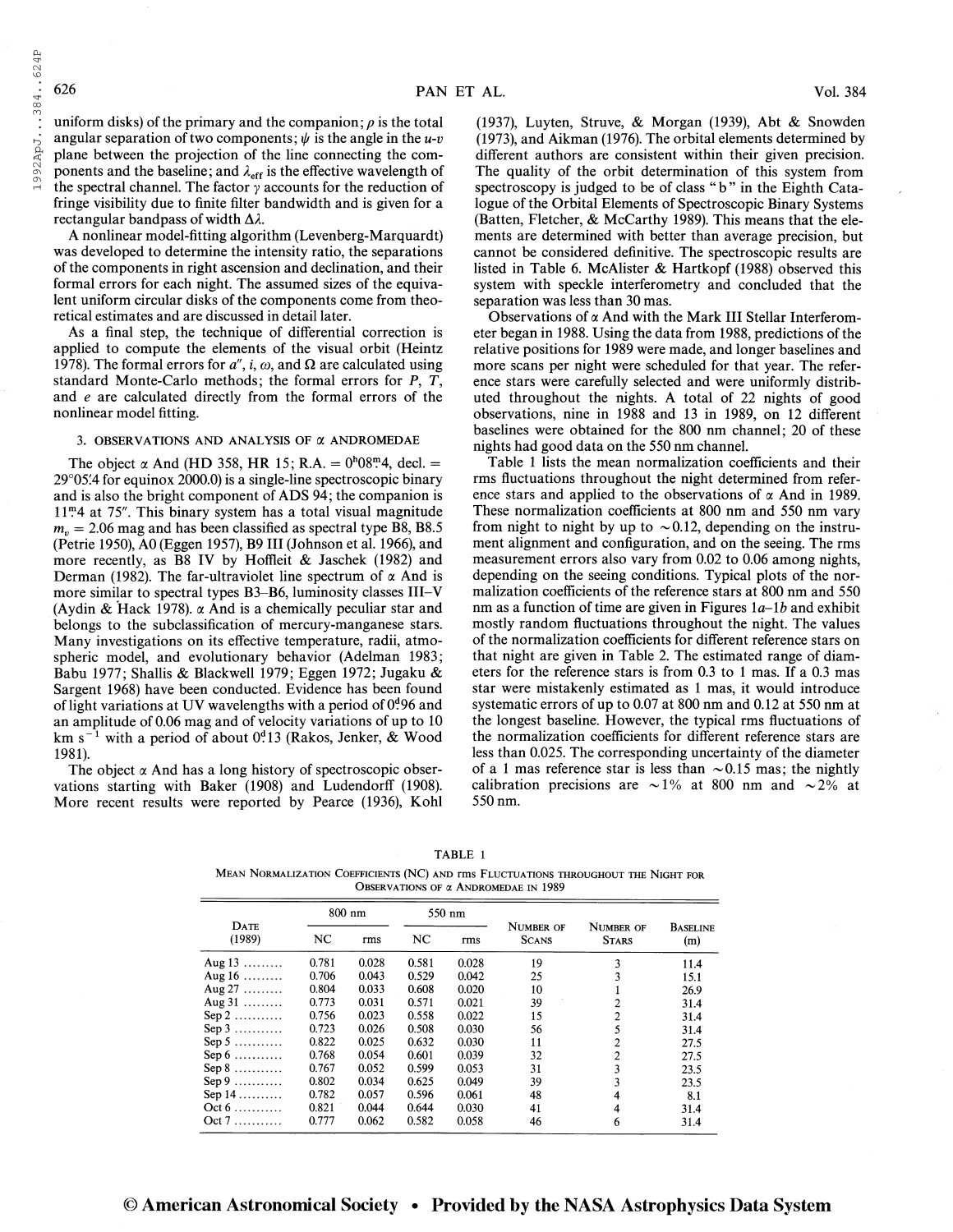

FIG. 1.—(a) Normalization coefficients of reference stars vs. time at 800 nm on baseline 38 (31.4 m), 1989 October 6. The rms fluctuations of the normalization coefficients is  $\pm 0.044$ . The rms fluctuations of normalization coefficients from different reference stars is  $\pm 0.018$ . (b) Normalization coefficients of reference stars vs. time at 550 nm on baseline 38 (31.4 m), 1989 October 6. The rms fluctuations of the normalization coefficients is  $\pm 0.030$ . The rms fluctuation of normalization coefficients from different reference stars is  $+0.012$ .

Two sources of error in the calibrated squared visibility  $(V^2)$ for the program stars are considered: measurement error of the raw squared visibility  $(V_{\text{raw}}^2)$  and calibration error. The total error,  $\sigma_v^2$ , of each calibrated scan is estimated as

$$
\sigma_{V^2}^2 = \sigma_{\text{scan}}^2 / N C^2 + (V_{\text{raw}}^2)^2 \sigma_{NC}^2 / N C^4 , \qquad (8)
$$

where  $\sigma_{\text{scan}}$  is the measurement error of  $V_{\text{raw}}^2$  for the scan, and NC and  $\sigma_{NC}$  are the normalization coefficient and its measurement error, respectively.

Model fitting to the calibrated squared visibilities was carried out to determine the angular separations in the directions of right ascension and declination on the sky,  $S_r$ , and  $S_d$ . Tables 3A and 3B give the results with their formal (1  $\sigma$ ) errors. In addition, the tables include the error of fit to the calibrated squared visibilities. The assumed diameters of the two components are 1.1 and 0.5 mas, as discussed in the last section. Model-fitting errors (rms) are generally less than 0.05 in  $V^2$ and are consistent with the measurement errors used in calculating  $\chi^2$ . Typical examples of measured and best-fit squared fringe visibilities as a function of time are shown in Figures 2a-2d and 3a-3d for 800 and 550 nm, respectively.

# 4. ORBITAL MOTION AND MAGNITUDE DIFFERENCE OF a ANDROMEDAE

#### 4.1. Orbital Motion

The binary system  $\alpha$  And was first resolved with the Mark III Stellar Interferometer in 1988. At that time, its visual orbit was determined by adopting two parameters, period P and epoch T, from spectroscopy, yielding the results given in columns (2) and (3) of Table 4. Predictions of its relative positions were made for 1989 and are compared with measurements for 1989 August 31 in Table 5. For this example, an accuracy of 0.1 mas was obtained for predictions of the relative positions of the binary.

Table 4 gives the eccentricity and geometric elements for different time periods assuming period  $P = 96^{d}696$  and epoch  $T = JD 2,447,374.60$ . The excellent consistency of the above results reflects the high accuracy of fringe visibility measurements with the Mark III Interferometer. In fact, only nine measurements in 1988 covering 159° of mean anomaly, or 44% of a revolution, have already provided a good determination of the visual orbit.

TABLE 2

Normalization Coefficients and rms Fluctuations for Different Reference Stars on

1989 October 6

|                      |             | <b>ESTIMATED</b>         | $800$ nm |       | 550 nm |       |                                  |  |
|----------------------|-------------|--------------------------|----------|-------|--------|-------|----------------------------------|--|
| <b>STAR</b><br>(FK5) | <b>NAME</b> | <b>DIAMETER</b><br>(mas) | NC       | rms   | NC     | rms   | <b>NUMBER OF</b><br><b>SCANS</b> |  |
| 33                   | $\mu$ And   | 0.50                     | 0.840    | 0.025 | 0.658  | 0.028 | 10                               |  |
| 79                   | $\nu$ Tri   | 0.48                     | 0.816    | 0.055 | 0.642  | 0.024 | 12                               |  |
| $100$                | HR838       | 0.46                     | 0.818    | 0.055 | 0.640  | 0.031 | 12                               |  |
| $1045$               | v And       | 0.84                     | 0.796    | 0.029 | 0.630  | 0.034 | 7                                |  |
|                      |             |                          | 0.820    |       | 0.643  |       |                                  |  |
| $rms$                |             |                          | 0.018    |       | 0.012  |       |                                  |  |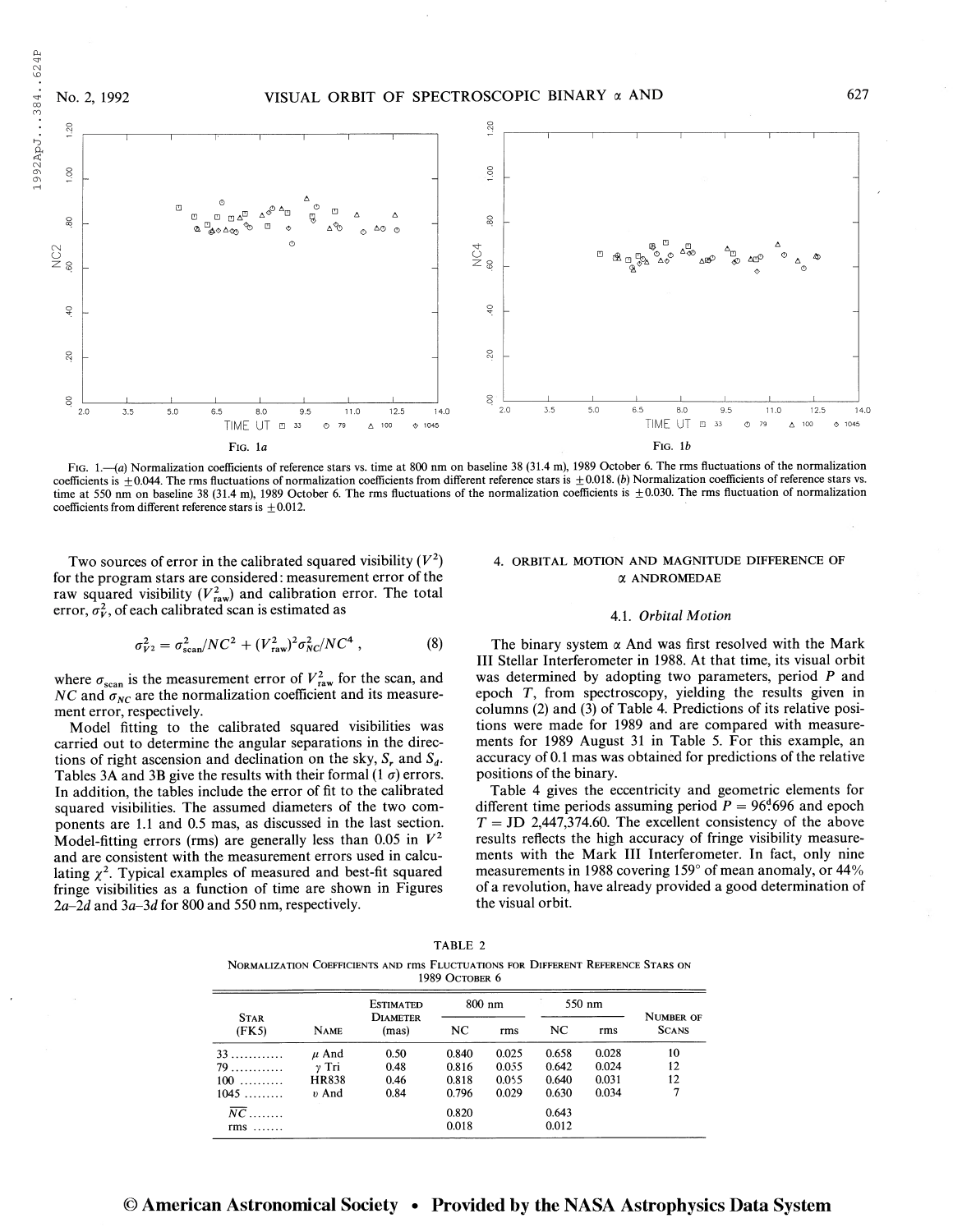1992ApJ...384..624P

# TABLE 3

Estimated Angular Separations with Formal  $(1\ \sigma)$  Errors and rms Model-Fitting ERRORS  $(\epsilon)$  TO CALIBRATED  $V^2$  FOR  $\alpha$  ANDROMEDAE

| Epoch<br>$JD$ 2,400,000 + | S,<br>(mas)       | $S_d$<br>(mas)    | Scans | €<br>$(V^2)$ | <b>Baseline</b><br>(m) |
|---------------------------|-------------------|-------------------|-------|--------------|------------------------|
|                           |                   | A. 800 nm         |       |              |                        |
| 47412.9215                | $-17.76 + 0.21$   | $-4.19 + 0.14$    | 17    | 0.023        | 11.9                   |
| 47413.8603                | $-16.93\pm0.54$   | $-4.60\pm0.16$    | 10    | 0.015        | 11.9                   |
| 47436.7827                | $2.41 \pm 0.72$   | $-10.39 \pm 0.30$ | 20    | 0.014        | 11.4                   |
| 47437.8351                | $2.61 \pm 0.78$   | $-9.72 \pm 0.62$  | 20    | 0.030        | 19.0                   |
| 47438.7458                | $3.36 \pm 0.64$   | $-9.99 \pm 0.12$  | 29    | 0.027        | 19.0                   |
| 47457.7650                | $15.93 + 0.21$    | $-7.91 + 0.05$    | 20    | 0.030        | 23.0                   |
| 47458.7741                | $16.58 \pm 0.13$  | $-7.35 \pm 0.04$  | 13    | 0.015        | 27.5                   |
| 47459.8278                | $16.36 \pm 0.32$  | $-6.90 \pm 0.12$  | 11    | 0.018        | 31.4                   |
| 47460.8263                | $16.56 \pm 0.13$  | $-6.33\pm0.04$    | 16    | 0.023        | 31.4                   |
| 47751.8909                | $16.04 + 0.60$    | $-5.66 + 0.14$    | 13    | 0.018        | 11.4                   |
| 47754.8830                | $14.60 + 0.59$    | $-3.43\pm0.17$    | 12    | 0.039        | 15.1                   |
| 47765.9028                | $-8.60\pm0.23$    | $4.85 \pm 0.05$   | 21    | 0.016        | 26.9                   |
| 47769.8954                | $-15.94 + 0.11$   | $5.17 + 0.03$     | 34    | 0.020        | 31.4                   |
| 47771.8734                | $-18.59 + 0.10$   | $4.95 + 0.03$     | 19    | 0.016        | 31.4                   |
| 47772.8278                | $-19.39 + 0.25$   | $4.70 + 0.07$     | 12    | 0.034        | 31.4                   |
| 47774.8952                | $-21.11 \pm 0.19$ | $4.25 \pm 0.05$   | 14    | 0.016        | 27.5                   |
| 47775.8808                | $-21.75 \pm 0.38$ | $4.01 \pm 0.11$   | 26    | 0.035        | 27.5                   |
| $47777.9070$              | $-22.85 + 0.59$   | $3.31 + 0.16$     | 16    | 0.054        | 23.5                   |
| 47778.8882                | $-23.15 \pm 0.19$ | $3.05 \pm 0.06$   | 22    | 0.023        | 23.5                   |
| 47783.8773                | $-22.43 + 1.09$   | $1.17 + 0.32$     | 16    | 0.030        | 8.1                    |
| 47805.8012                | $-13.46 \pm 0.38$ | $-6.29 \pm 0.08$  | 11    | 0.025        | 31.4                   |
| 47806.7684                | $-12.19 \pm 0.74$ | $-6.75 \pm 0.19$  | 12    | 0.044        | 31.4                   |
|                           |                   | <b>B.</b> 550 nm  |       |              |                        |
| 47412.9215                | $17.83 \pm 0.44$  | $-4.17 \pm 0.31$  | 17    | 0.043        | 11.9                   |
| 47413.8603                | $-17.64\pm0.67$   | $-4.81 \pm 0.22$  | 10    | 0.052        | 11.9                   |
| 47437.8351                | $2.57 \pm 0.28$   | $-10.20\pm0.13$   | 20    | 0.026        | 19.0                   |
| 47438.7458                | $3.49 + 0.16$     | $-10.65\pm0.07$   | 29    | 0.043        | 19.0                   |
| 47457.7650                | $15.63 \pm 0.39$  | $-7.86 \pm 0.09$  | 20    | 0.070        | 23.0                   |
| 47458.7741                | $16.44 + 0.17$    | $-7.32 + 0.05$    | 13    | 0.039        | 27.5                   |
| 47459.8278                | $16.79 + 0.77$    | $-6.85 + 0.32$    | 11    | 0.069        | 31.4                   |
| 47460.8263                | $16.68 + 0.19$    | $-6.30 + 0.06$    | 16    | 0.043        | 31.4                   |
| 47751.8909                | $16.50 + 0.67$    | $-5.84 \pm 0.20$  | 13    | 0.028        | 11.4                   |
| 47754.8830                | $15.40 \pm 0.78$  | $-3.48\pm0.22$    | 12    | 0.029        | 15.1                   |
| 47765.9028                | $-8.57\pm0.15$    | $4.80 \pm 0.04$   | 21    | 0.025        | 26.9                   |
| 47769.8954                | $-15.90 \pm 0.10$ | $5.19 \pm 0.03$   | 34    | 0.030        | 31.4                   |
| 47771.8734                | $-18.62 + 0.12$   | $4.95 \pm 0.04$   | 19    | 0.025        | 31.4                   |
| 47772.8278                | $-19.46 \pm 0.26$ | $4.69 \pm 0.08$   | 12    | 0.049        | 31.4                   |
| 47774.8952                | $-21.28 \pm 0.21$ | $4.29 \pm 0.07$   | 14    | 0.022        | 27.5                   |
| 47775.8808                | $-21.88 + 0.24$   | $3.98 \pm 0.08$   | 26    | 0.035        | 27.5                   |
| $47777.9070$              | $-22.64 \pm 0.48$ | $32.5 \pm 0.15$   | 16    | 0.049        | 23.5                   |
| 47778.8882                | $-23.06 + 0.29$   | $3.06 \pm 0.10$   | 22    | 0.051        | 23.5                   |
| 47783.8773                | $-22.41 + 1.59$   | $0.72 \pm 0.55$   | 16    | 0.046        | 8.1                    |
| 47806.7684                | $-11.70 + 0.85$   | $-6.64 \pm 0.13$  | 12    | 0.119        | 31.4                   |

TABLE 4

Orbital Elements of  $\alpha$  Andromedae for Different Time Intervals Assuming Period  $P = 96\cdot 696$ , Epoch  $T =$  JD 2,447,374.60

|                    | 1988            |                 |                  | 1989            | 1988 AND 1989   |                 |
|--------------------|-----------------|-----------------|------------------|-----------------|-----------------|-----------------|
| <b>PARAMETER</b>   | 800 nm          | 550 nm          | $800 \text{ nm}$ | 550 nm          | $800$ nm        | 550 nm          |
| (1)                | (2)             | (3)             | (4)              | (5)             | (6)             | (7)             |
| $e$                | $0.529 + 0.009$ | $0.516 + 0.020$ | $0.529 + 0.009$  | $0.526 + 0.012$ | $0.534 + 0.002$ | $0.531 + 0.003$ |
| $a''$ (mas)        | $24.12 + 0.21$  | $24.06 + 0.39$  | $24.16 + 0.22$   | $24.16 + 0.23$  | $24.14 + 0.15$  | $24.14 + 0.29$  |
| $i$ (degrees)      | $105.52 + 0.32$ | $106.26 + 0.56$ | $105.57 + 0.50$  | $105.44 + 0.52$ | $105.69 + 0.25$ | $105.98 + 0.46$ |
| $w$ (degrees)      | $77.13 + 0.36$  | $77.36 + 0.68$  | $77.46 + 0.64$   | $77.93 + 1.34$  | $77.18 + 0.38$  | $77.41 + 0.57$  |
| $\Omega$ (degrees) | $104.57 + 0.44$ | $104.14 + 0.87$ | $104.28 + 0.30$  | $104.41 + 0.46$ | $104.30 + 0.36$ | $104.26 + 0.36$ |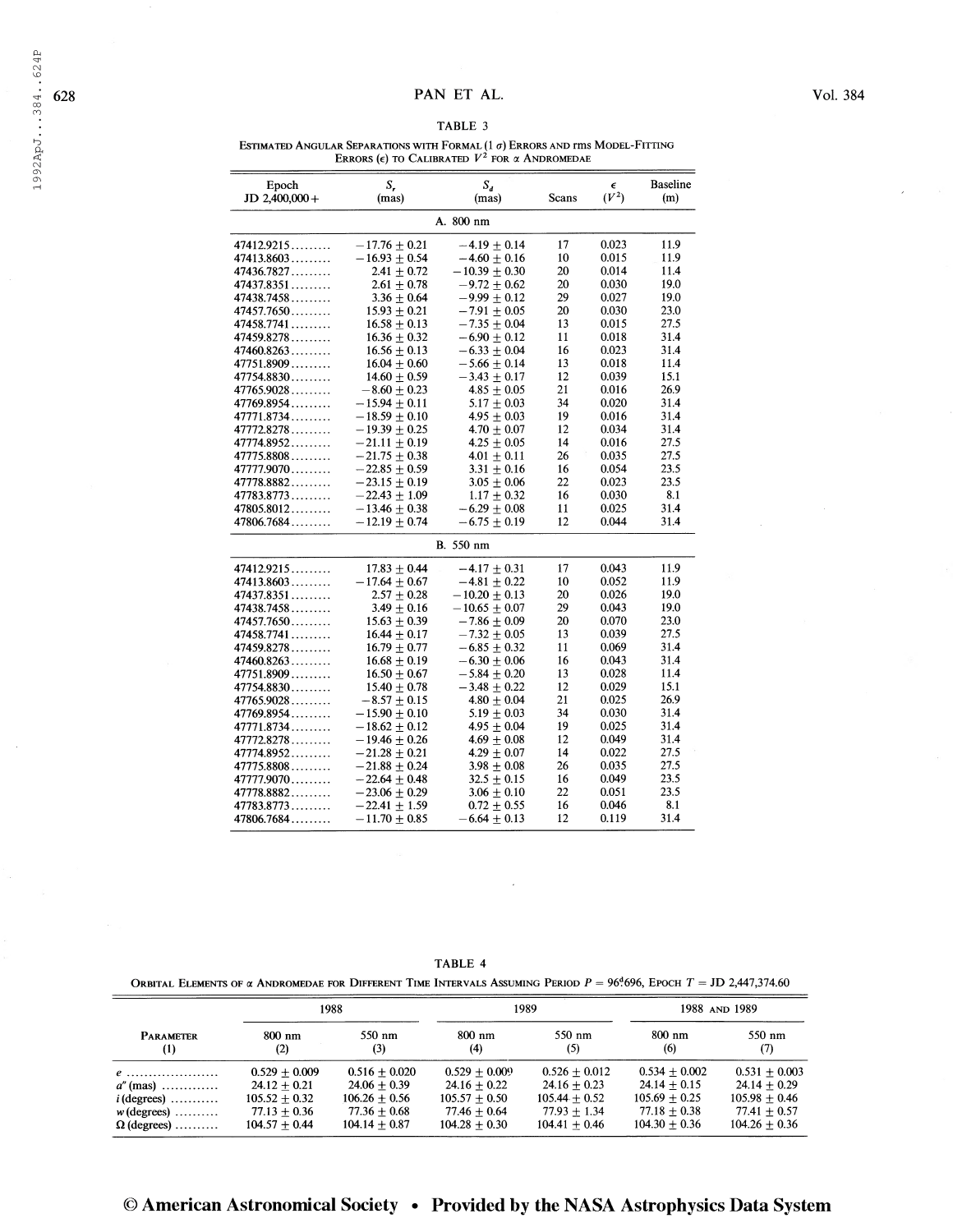

FIG. 2.—(a) Measured and best-fit fringe visibilities for  $\alpha$  And at 800 nm on baseline 38 (31.4 m), 1989 August 31. The errors of each individual scan ( $\pm 1$   $\sigma$ ) are indicated by vertical lines around the measured data. The best-fit curve corresponds to intensity ratio  $R = 0.191$ , and separations in R.A. and decl. of  $-15.94$  mas and 5.17 mas, respectively. The rms error of fit to the calibrated squared visibilities ( $V^2$ ) is 0.02. (b) Measured and best-fit fringe visibilities for a And at 800 nm on and 5.17 mas, respectively. The next fit curve baseline 38 (31.4 m), 1989 September 2. The errors of each individual scan  $(\pm 1 \sigma)$  are indicated by vertical lines around the measured data. The best-fit curve corresponds to intensity ratio  $R = 0.187$ , and separations in R.A. and decl. of  $-18.59$  mas and 4.95 mas, respectively. The rms error of fit to the calibrated squared visibilities  $(V^2)$  is 0.016. (c) Measured and best-fit fringe visibilities for  $\alpha$  And at 800 nm on baseline 33 (23.5 m), 1989 September 9. The errors of each individual scan<br>visibilities  $(V^2)$  is 0.016. (c) Measured a ( $\pm$ 1  $\sigma$ ) are indicated by vertical lines around the measured data. The best-fit curve corresponds to intensity ratio  $R = 0.185$ , and separations in R.A. and decl. of  $-23.15$  mas and 3.05 mas, respectively. The rms er 800 nm on baseline 9 (8.1 m), 1989 September 14. The errors of each individual scan  $(\pm 1 \sigma)$  are indicated by vertical lines around the measured data. The best-fit curve corresponds to intensity ratio  $R = 0.199$ , and separations in R.A. and decl. of  $-22.43$  mas and 1.17 mas, respectively. The rms error of fit to the calibrated squared visibilities  $(V^2)$  is 0.030.

While the results in Table 4 make use of orbital parameters from spectroscopy, the total observations of  $\alpha$  And with the Mark III Interferometer in 1988 and 1989 cover more than four revolutions of its orbital motion, and thus all seven orbital elements can be determined independently of spectroscopic data, and are given in Table 6. Also included in Table 6 are the spectroscopic results. The orbital elements from these two completely different techniques are in very good agreement.

However, the three orbital parameters,  $a''$ , i,  $\Omega$ , can only be determined from the interferometric data. The combined results listed in the last column of Table 6 are the weighted average values from interferometric and spectroscopic observations.

The observed (O) and calculated (C) separations  $S_r$ , and  $S_d$ , the residuals to the visual orbit  $(O - C)$ , the corresponding total separation  $\rho''$ , and the mean anomaly E, are presented in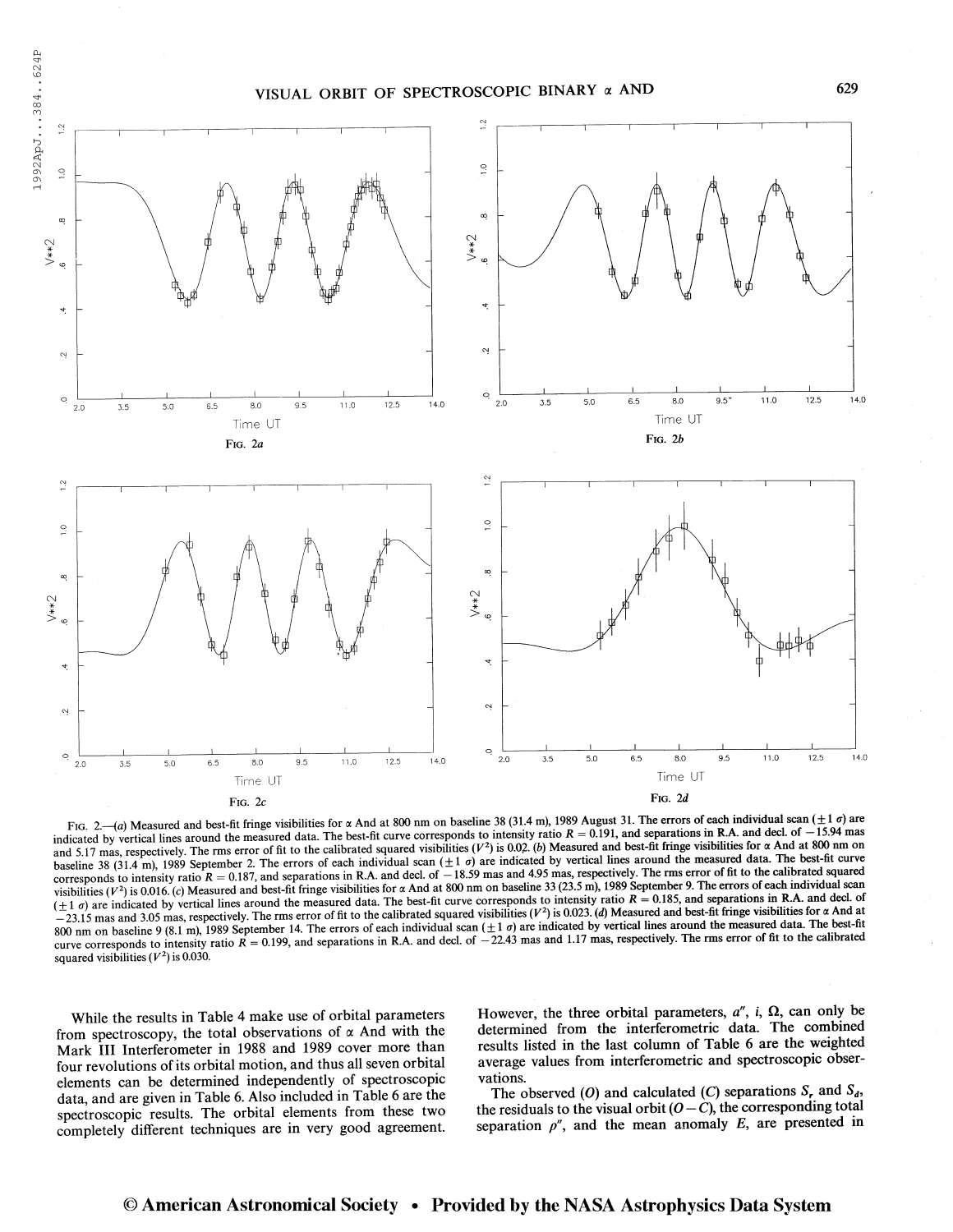

FIG. 3.—(a) Measured and best-fit fringe visibilities for  $\alpha$  And at 550 nm on baseline 38 (31.4 m), 1989 August 31. The errors of each individual scan ( $\pm 1\sigma$ ) are indicated by vertical lines around the measured data. The best-fit curve corresponds to intensity ratio  $R = 0.158$ , and separations in R.A. and decl. of  $-15.90$  mas and 5.19 mas, respectively. The rms error of fit to the calibrated squared visibilities ( $V^2$ ) is 0.030. (b) Measured and best-fit fringe visibilities for  $\alpha$  And at 550 nm on baseline 38 (31.4 m), 1989 September 2. The errors of each individual scan  $(\pm 1 \sigma)$  are indicated by vertical lines around the measured data. The best-fit curve corresponds to intensity ratio  $R = 0.166$ , and separations in R.A. and decl. of  $-18.62$  mas and 4.95 mas, respectively. The rms error of fit to the calibrated squared visibilities ( $V^2$ ) is 0.025. (c) Measured and best-fit fringe visibilities for  $\alpha$  And at 550 nm on baseline 33 (23.5 m), 1989 September 9. The errors of each individual scan visibilities ( $V^2$ ) is 0.025. (c) Measured  $(\pm 1 \sigma)$  are indicated by vertical lines around the measured data. The best-fit curve corresponds to intensity ratio R = 0.154, and separations in R.A. and decl. of  $-23.06$  mas and 3.06 mas, respectively. The rms error of fit to the calibrated squared visibilities (V<sup>2</sup>) is 0.051. (d) Measured and best-fit fringe visibilities for  $\alpha$  And at  $-23.06$  mas and 3.06 mas, respectively. 550 nm on baseline 9 (8.1 m), 1989 September 14. The errors of each individual scan  $(\pm 1 \sigma)$  are indicated by vertical lines around the measured data. The best-fit curve corresponds to intensity ratio  $R = 0.155$ , and separations in R.A. and decl. of  $-22.41$  mas and 0.72 mas, respectively. The rms error of fit to the calibrated squared visibilities  $(V^2)$  is 0.046.

Tables 7A and 7B for wavelengths of 800 and 550 nm, respectively. The visual orbit of  $\alpha$  And and the measured data at 800 nm are plotted in Figure 4. The individual data points, which are at the center of the open circles, are connected to the calculated positions by a short line. The formal error is indicated by the lengths of the crosses centered on each point. One measurement in the figure is seen to have errors greater than <sup>1</sup> mas. This measurement was made with an 8.1 m projected baseline, whose resolution proved to be insufficient for the separation

between the two components (less than 24 mas) on that night. Because of the shortness of the baseline and the orientation of the binary, it took 6 hr to cover just one cycle of fringe visibility fluctuations (see Figs.  $2d$  and  $3d$ ). With the longer baselines, many more cycles of visibility fluctuations occur during the night, yielding much better accuracy. Excluding that night's data, the mean residuals  $(O - C)$  in Tables 7A and 7B are  $-0.05$  and 0.01 mas at 800 nm, and  $-0.02$  and 0.02 mas at 550 nm in the directions of right ascension and declination, respec-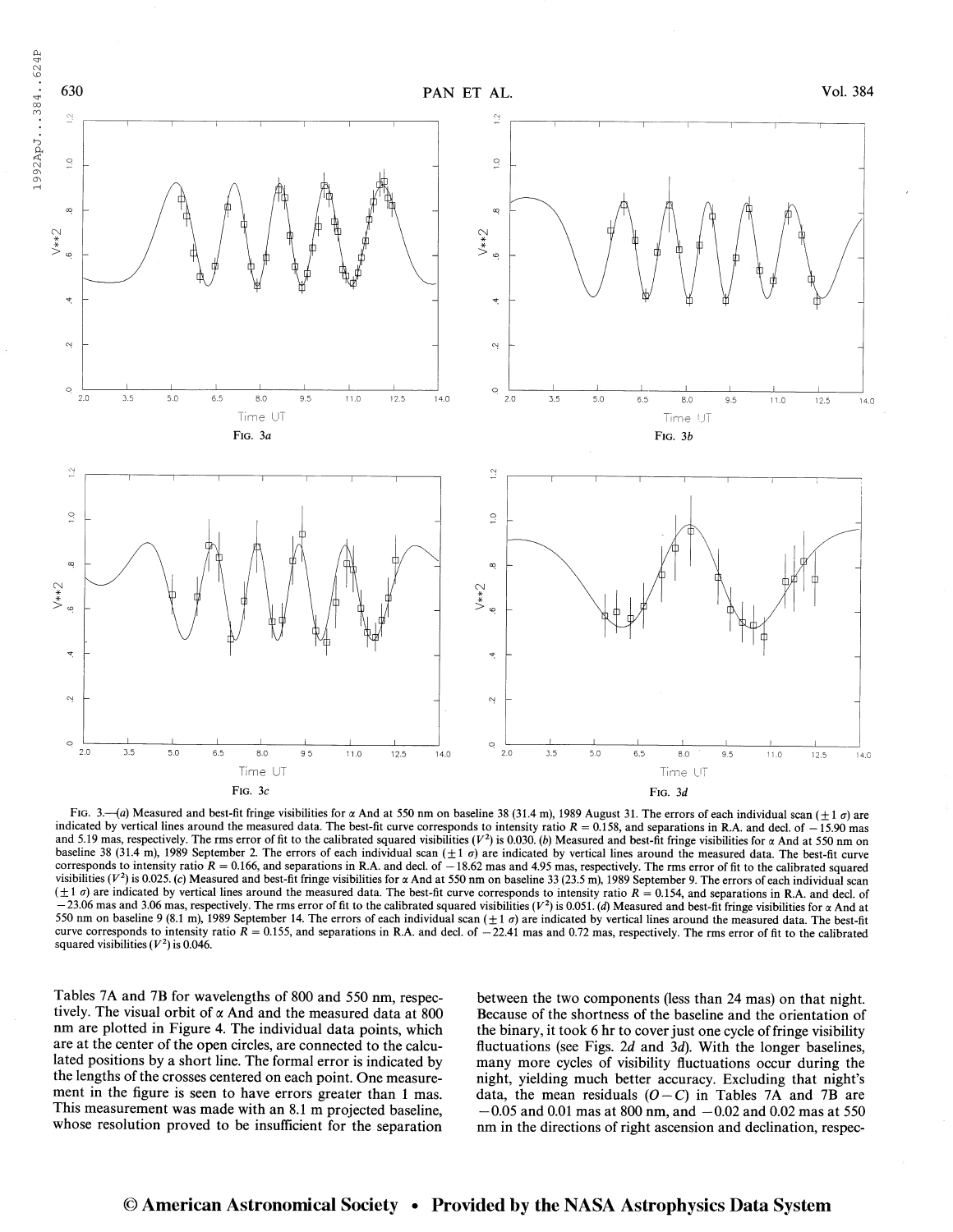1992ApJ. . .384. .624P

1992ApJ...384..624P

TABLE 5 Predicted and Measured Orbital Positions of a Andromedae on 1989 August 31

| Separation | Predicted<br>(mas) | Measured at<br>$800$ nm<br>(mas) | Measured at<br>550 nm<br>(mas) |
|------------|--------------------|----------------------------------|--------------------------------|
| $S_{r}$    | $-15.91$           | $-15.94 + 0.11$                  | $-15.90 + 0.10$                |
| $S_d$      | 5.26               | $5.17 + 0.03$                    | $5.19 + 0.03$                  |

tively. The rms dispersions of the observations from the orbit are  $\pm 0.23$  and  $\pm 0.14$  mas at 800 nm, and  $\pm 0.39$  and  $\pm 0.17$ mas at 550 nm in the two directions. These submilliarcsecond dispersions are of the same order as the average uncertainties of the separations, S, and  $S_d$ , given in Tables 3A and 3B.

# 4.2. Magnitude Difference

It is extremely difficult to measure the brightness difference between the two components of a spectroscopic binary because of the small angular separation. However, interferometric techniques can provide an accurate determination of the magnitude difference.

The determination of the magnitude difference between the components of  $\alpha$  And was done in two steps. Initially, the diameters of the components were assumed to be <sup>1</sup> mas. With this assumption, an estimated magnitude difference was determined by fitting to all of the observations for each night. Using this preliminary magnitude difference at 550 nm, as discussed in next section, the spectrum of the companion and the distance and masses of the individual components were estimated. Next, by using better estimated diameters of the two components, the magnitude difference was recalculated for each night; the resultant changes in magnitude difference were small compared with the error bars. The final results for the magnitude difference are the weighted averages for all observations.

The results for the magnitude difference of  $\alpha$  And at 800 and 550 nm, determined from 12 nights in 1989, are listed in Table 8. The average intensity ratios are  $0.188 \pm 0.006$  at 800 nm and  $0.160 \pm 0.005$  at 550 nm, and the corresponding magnitude differences are  $1.82 \pm 0.04$  mag and  $1.99 \pm 0.04$  mag (for this measurement, we conservatively estimate the formal error as the rms of the values from the individual nights). Given a total visual magnitude  $m<sub>v</sub> = 2.06$  mag, the visual magnitudes of the primary and the companion are determined as  $2.22 \pm 0.01$  mag and  $4.21 \pm 0.04$  mag, respectively. Utilizing the multicolor photometric observations  $V - R = -0.03$  mag and photometric observations  $V - R = -0.03$  mag and  $V-I = -0.13$  mag (Johnson et al. 1966),  $V - 800$  nm is esti-



FIG. 4.—Measured data at 800 nm and apparent orbit of  $\alpha$  And. The individual measurements, which are at the centers of the open circles, are connected to the calculated positions by a short line. The formal errors ( $\pm 1 \sigma$ ) in R.A. and decl. are indicated by the lengths of crosses centered on the points.

mated as  $-0.08 \pm 0.02$  mag, and the magnitude of the two components of  $\alpha$  And at 800 nm are calculated as 2.33  $\pm$  0.02 mag and  $4.15 \pm 0.04$  mag, respectively. Thus, the color indices of the primary and the companion between 550 and 800 nm are determined as  $-0.11 \pm 0.03$  mag and  $+0.07 \pm 0.05$  mag. These results indicate that the blue primary and the white companion correspond to a late-type B star and an early-type A star.

It is interesting to note that Petrie determined  $\Delta m = 1.35$ mag from spectrophotometric measurements (Petrie 1950). But this is certainly an underestimate (Derman 1982). As Derman remarked, Petrie identified the line  $\lambda$ 4479 Mn II of the primary spectrum as the secondary component of  $\lambda$ 4481 Mg  $\text{II}$  on at least some of his tracings.

#### 5. DISCUSSION

All seven orbital parameters of  $\alpha$  And have been determined accurately with the Mark III Interferometer and agree well with the spectroscopic results. With the combined results from interferometry and spectroscopy, one can determine the astrophysical properties of a star. Although  $\alpha$  And is a single-line spectroscopic binary and has not had a direct measurement of the linear size of the companion's orbit from spectroscopy, the

| TABL. |
|-------|
|-------|

Comparison between the Mark III Interferometer and Spectroscopy for the Orbital Elements of a Andromedae (1  $\sigma$  Formal Errors)

|                                      |                       | <b>MARK III</b>       |                                      |                       |
|--------------------------------------|-----------------------|-----------------------|--------------------------------------|-----------------------|
| $\alpha$ ANDROMEDAE                  | 800 nm                | 550 nm                | <b>SPECTROSCOPY</b><br>(Aikman 1976) | <b>COMBINED</b>       |
| $P$ (days)                           | $96.627 + 0.101$      | $96.689 + 0.103$      | $96.6960 + 0.0013$                   | $96.6960 + 0.0013$    |
| $T$ (JD)                             | $2,447,374.84 + 0.24$ | $2,447,374.85 + 0.29$ | $2,442,056.32 + 0.28$                | $2,447,374.77 + 0.15$ |
| $e$                                  | $0.529 + 0.006$       | $0.530 + 0.010$       | $0.521 + 0.008$                      | $0.527 + 0.004$       |
| $a^{\prime\prime}$ (mas)             | $24.09 + 0.15$        | $24.37 + 0.29$        | $\ddots$                             | $24.15 + 0.13$        |
| $i$ (degrees) $\dots\dots\dots\dots$ | $105.62 + 0.25$       | $105.79 \pm 0.46$     | $\cdots$                             | $105.66 + 0.22$       |
| $w$ (degrees) $\dots\dots\dots$      | $77.24 + 0.38$        | $77.46 + 0.57$        | $77.1 + 1.3$                         | $77.31 + 0.32$        |
| $\Omega$ (degrees)                   | $104.27 + 0.36$       | $104.04 + 0.36$       | $\ddots$                             | $104.16 + 0.25$       |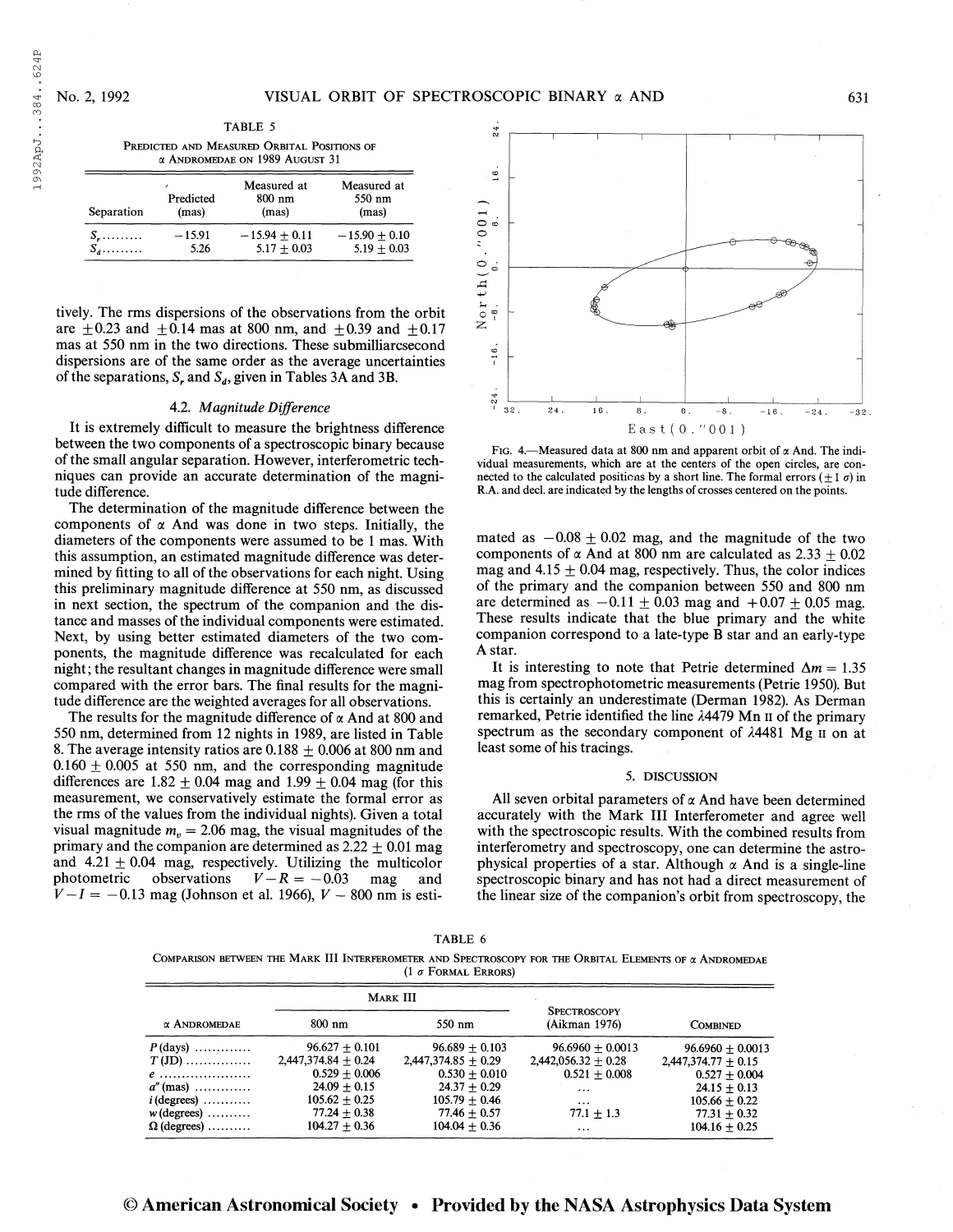TABLE 7 ORBIT RESIDUALS FOR  $\alpha$  ANDROMEDAE

| Epoch<br>JD 2,400,000+ | $S_{n}(O)$<br>(mas) | $S_n(C)$<br>(mas) | $(O - C)$<br>(mas) | $S_d(O)$<br>(mas) | $S_d(C)$<br>(mas) | $(O-C)$<br>(mas) | $\rho$<br>(mas) | E      |  |
|------------------------|---------------------|-------------------|--------------------|-------------------|-------------------|------------------|-----------------|--------|--|
| A. 800 nm              |                     |                   |                    |                   |                   |                  |                 |        |  |
| 47412.9215             | $-17.76$            | $-17.41$          | $-0.35$            | $-4.19$           | $-4.34$           | 0.15             | 17.95           | 154°79 |  |
| 47413.8603             | $-16.93$            | $-16.81$          | $-0.12$            | $-4.60$           | $-4.65$           | 0.05             | 17.44           | 157.15 |  |
| 47436.7827             | 2.41                | 1.69              | 0.72               | $-10.39$          | $-9.95$           | $-0.44$          | 10.09           | 213.88 |  |
| 47437.8351             | 2.61                | 2.61              | 0.00               | $-9.72$           | $-10.06$          | 0.34             | 10.39           | 216.62 |  |
| 47438.7458             | 3.36                | 3.40              | $-0.04$            | $-9.99$           | $-10.13$          | 0.14             | 10.69           | 219.01 |  |
| 47457.7650             | 15.93               | 16.27             | $-0.34$            | $-7.91$           | $-7.80$           | $-0.11$          | 18.04           | 279.02 |  |
| 47458.7741             | 16.58               | 16.47             | 0.11               | $-7.35$           | $-7.37$           | 0.02             | 18.04           | 283.20 |  |
| 47459.8278             | 16.36               | 16.57             | $-0.21$            | $-6.90$           | $-6.87$           | $-0.03$          | 17.93           | 287.77 |  |
| 47460.8263             | 16.56               | 16.54             | 0.02               | $-6.33$           | $-6.34$           | 0.01             | 17.71           | 292.32 |  |
| 47751.8909             | 16.04               | 16.33             | $-0.29$            | $-5.66$           | $-5.65$           | $-0.01$          | 17.28           | 298.01 |  |
| 47754.8830             | 14.60               | 14.67             | $-0.07$            | $-3.43$           | $-3.55$           | 0.12             | 15.09           | 314.18 |  |
| 47765.9028             | $-8.60$             | $-8.58$           | $-0.02$            | 4.85              | 4.84              | 0.01             | 9.85            | 33.85  |  |
| 47769.8954             | $-15.94$            | $-15.88$          | $-0.06$            | 5.17              | 5.17              | 0.00             | 16.70           | 57.37  |  |
| 47771.8734             | $-18.59$            | $-18.36$          | $-0.23$            | 4.95              | 4.92              | 0.03             | 19.01           | 67.14  |  |
| 47772.8278             | $-19.39$            | $-19.34$          | $-0.05$            | 4.70              | 4.74              | $-0.04$          | 19.91           | 71.52  |  |
| 47774.8952             | $-21.11$            | $-21.02$          | $-0.09$            | 4.25              | 4.24              | 0.01             | 21.44           | 80.35  |  |
| 47775.8808             | $-21.75$            | $-21.64$          | $-0.11$            | 4.01              | 3.97              | 0.04             | 22.00           | 84.30  |  |
| $47777.9070$           | $-22.85$            | $-22.60$          | $-0.25$            | 3.31              | 3.35              | $-0.04$          | 22.84           | 91.98  |  |
| 47778.8882             | $-23.15$            | $-22.92$          | $-0.23$            | 3.05              | 3.03              | 0.02             | 23.12           | 95.52  |  |
| 47783.8773             | $-22.43$            | $-22.44$          | 1.01               | 1.17              | 1.27              | $-0.10$          | 23.48           | 112.03 |  |
| 47805.8012             | $-13.46$            | $-12.98$          | $-0.48$            | $-6.29$           | $-6.33$           | 0.04             | 14.44           | 170.58 |  |
| 47806.7684             | $-12.19$            | $-12.25$          | 0.06               | $-6.75$           | $-6.60$           | $-0.15$          | 13.91           | 172.94 |  |
|                        |                     |                   | <b>B.</b> 550 nm   |                   |                   |                  |                 |        |  |
| 47412.9215             | $-17.83$            | $-17.62$          | $-0.21$            | $-4.17$           | $-4.56$           | 0.39             | 18.20           | 154.72 |  |
| 47413.8603             | $-17.64$            | $-17.02$          | $-0.62$            | $-4.81$           | $-4.87$           | 0.06             | 17.70           | 157.08 |  |
| 47437.8351             | 2.57                | 2.45              | 0.12               | $-10.20$          | $-10.22$          | 0.02             | 10.50           | 216.47 |  |
| 47438.7458             | 3.49                | 3.24              | 0.25               | $-10.65$          | $-10.29$          | $-0.36$          | 10.79           | 218.86 |  |
| 47457.7650             | 15.63               | 16.27             | $-0.64$            | $-7.86$           | $-7.84$           | $-0.02$          | 18.06           | 278.71 |  |
| 47458.7741             | 16.44               | 16.48             | $-0.04$            | $-7.32$           | $-7.40$           | 0.08             | 18.07           | 282.88 |  |
| 47459.8278             | 16.79               | 16.59             | 0.20               | $-6.85$           | $-6.90$           | 0.05             | 17.97           | 287.43 |  |
| 47460.8263             | 16.68               | 16.58             | 0.10               | $-6.30$           | $-6.36$           | 0.06             | 17.76           | 291.96 |  |
| 47751.8909             | 16.50               | 16.43             | 0.07               | $-5.84$           | $-5.78$           | $-0.06$          | 17.42           | 296.71 |  |
| 47754.8830             | 15.40               | 14.95             | 0.45               | $-3.48$           | $-3.70$           | 0.22             | 15.40           | 312.64 |  |
| 47765.9028             | $-8.57$             | $-8.02$           | $-0.55$            | 4.80              | 4.78              | 0.02             | 9.34            | 32.18  |  |
| 47769.8954             | $-15.90$            | $-15.57$          | $-0.33$            | 5.19              | 5.14              | 0.05             | 16.40           | 56.07  |  |
| 47771.8734             | $-18.62$            | $-18.16$          | $-0.46$            | 4.95              | 4.89              | 0.06             | 18.81           | 65.97  |  |
| 47772.8278             | $-19.46$            | $-19.18$          | $-0.28$            | 4.69              | 4.71              | $-0.02$          | 19.75           | 70.40  |  |
| 47774.8952             | $-21.28$            | $-20.95$          | $-0.33$            | 4.29              | 4.21              | 0.08             | 21.37           | 79.33  |  |
| 47775.8808             | $-21.88$            | $-21.61$          | $-0.27$            | 3.98              | 3.93              | 0.05             | 21.96           | 83.32  |  |
| 47777.9070             | $-22.64$            | $-22.63$          | $-0.01$            | 3.25              | 3.30              | $-0.05$          | 22.87           | 91.06  |  |
| 47778.8882             | $-23.06$            | $-22.98$          | $-0.08$            | 3.06              | 2.97              | 0.09             | 23.17           | 94.62  |  |
| 47783.8773             | $-22.41$            | $-23.62$          | 1.21               | 0.72              | 1.18              | $-0.46$          | 23.65           | 111.23 |  |
| 47806.7684             | $-11.70$            | $-12.64$          | 0.94               | $-6.64$           | $-6.75$           | 0.11             | 14.33           | 172.25 |  |

TABLE 8 INTENSITY RATIOS AND 1  $\sigma$  Formal Errors for Observations of a Andromedae in 1989

| Date                                    | 800 nm            | 550 nm          | Scans | <b>Baseline</b><br>(m) |
|-----------------------------------------|-------------------|-----------------|-------|------------------------|
| Aug $13$                                | $0.184 \pm 0.014$ | $0.158 + 0.012$ | 13    | 11.4                   |
| Aug $16$                                | $0.183 + 0.024$   | $0.161 + 0.030$ | 12    | 15.1                   |
| Aug $27$                                | $0.196 + 0.012$   | $0.160 + 0.012$ | 21    | 26.9                   |
| Aug $31$                                | $0.191 + 0.008$   | $0.158 + 0.009$ | 34    | 31.4                   |
| $\text{Sep }2 \dots \dots \dots \dots$  | $0.187 + 0.010$   | $0.166 + 0.012$ | 19    | 31.4                   |
| $Sep 3$                                 | $0.183 + 0.011$   | $0.168 + 0.020$ | 12.   | 31.4                   |
| $\text{Sep } 5 \dots \dots \dots \dots$ | $0.190 + 0.012$   | $0.158 + 0.021$ | 14    | 27.5                   |
| $\text{Sep }6 \dots \dots \dots \dots$  | $0.190 + 0.030$   | $0.168 + 0.024$ | 26    | 27.5                   |
| $Sep 8$                                 | $0.179 + 0.021$   | $0.158 + 0.034$ | 16    | 23.5                   |
| $\text{Sep }9 \dots \dots \dots \dots$  | $0.185 + 0.012$   | $0.154 + 0.026$ | 22    | 23.5                   |
| Sep $14$                                | $0.199 + 0.033$   | $0.155 + 0.041$ | 16    | 8.1                    |
| $Oct 6$                                 | $0.189 + 0.019$   | $\cdots$        | 11    | 31.4                   |
| $\bar{R}$                               | $0.188 \pm 0.006$ | $0.160 + 0.005$ |       |                        |
| $\Delta m$ (mag)                        | $1.82 + 0.04$     | $1.99 + 0.04$   |       |                        |

new results here do permit one to make a preliminary estimate of the mass ratio  $r = M_2/M_1 = a_1/a_2$ .

Given spectral type B8 IV for the primary component of  $\alpha$  And, and given a measured magnitude difference at visual wavelengths of  $\Delta m = 1.99$  mag, we estimate that the companion is most likely A3 V (Allen 1983). This estimate is consistent with the color indices determined above. From the massluminosity relation and the bolometric corrections of B8 IV and A3 V stars (Allen 1983; Smith 1983), the mass ratio is estimated as  $r \sim 0.48$ . Using the measured values of inclination  $i = 105^\circ 66$  and period  $P = 96^\circ 696$ , the linear semimajor axis  $a_1$  sin  $i = 34.2 \times 10^6$  km (Aikman 1976), and the adopted mass ratio, the total mass of this system can be estimated (Heintz 1978) as

$$
\mathcal{M}_1 + \mathcal{M}_2 = [a_1(1+r) \sin i]^3/[P^2(r \sin i)^3] = 5.6 \mathcal{M}_{\odot} .
$$
 (9)

Thus the masses of the primary and the companion are esti-Thus the masses of the primary and the companion a<br>mated as  $\mathcal{M}_1 = 3.8\mathcal{M}_{\odot}$  and  $\mathcal{M}_2 = 1.8\mathcal{M}_{\odot}$ , respectively.